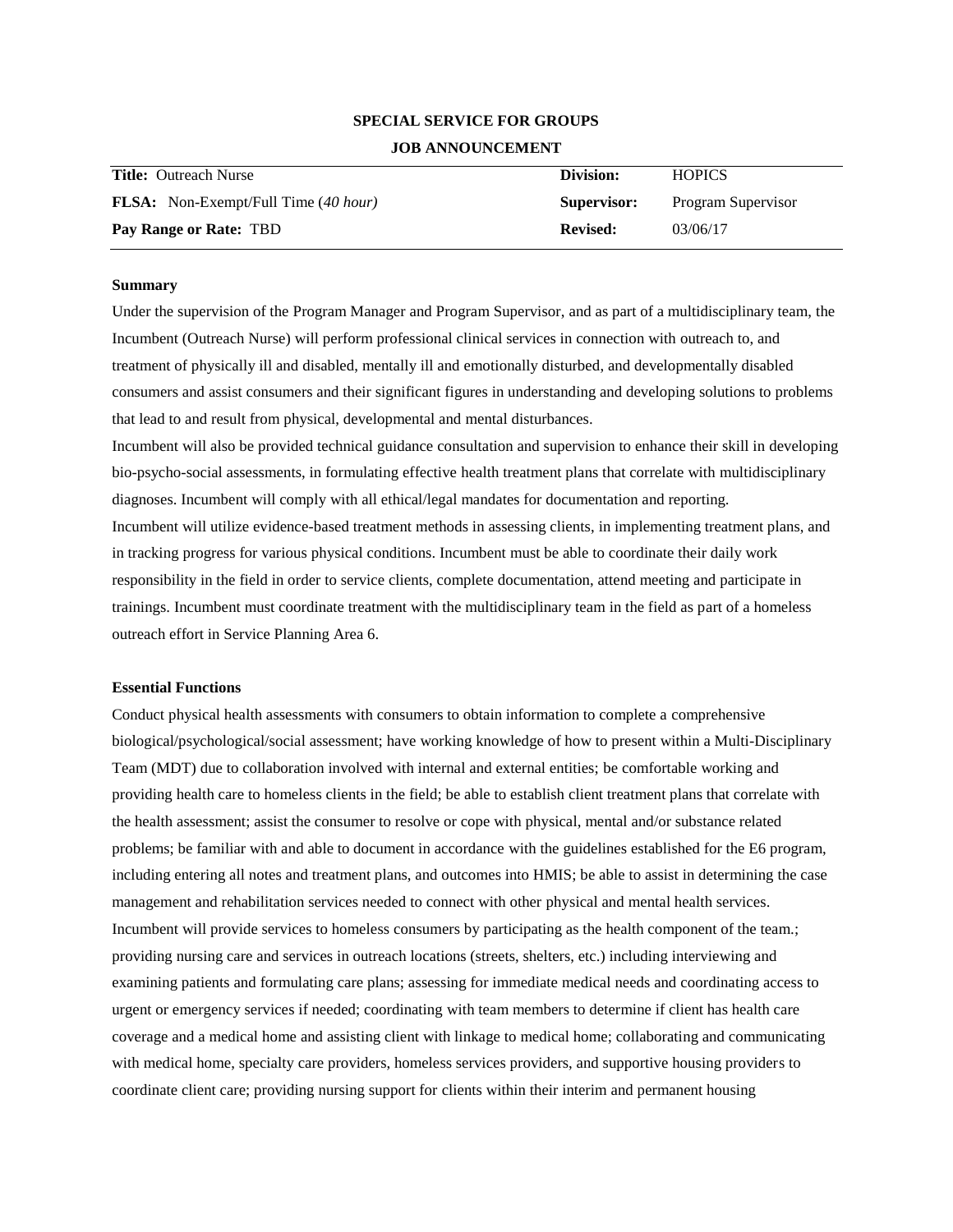environment, once they are housed; providing health screenings, basic physical assessments, health education, and other health-related tasks within scope of practice as assigned by the E6 Program Manager and Program Supervisor. The Incumbent must be able to work with homeless consumers, adults with co-occurring substance abuse issues and mental/physical/developmental disabilities; will be able to document effectively in accordance with established standards of care on a daily basis; will participate in in all required meetings, trainings, collaborations, and multidisciplinary team meetings within the program and be prepared to discuss, educate, present or evaluate the nature and progress of presenting issues; will attend other meetings, training sessions, seminars, as needed to effectively perform duties affiliated with this position; will coordinate program activities to meet contractual agreements, laws, regulations and funding directly with the E6 Program Manager; will participate in weekly supervision (individual and group); will assume other task as assigned and required for this position assigned by the E6 Program Manager; will be required to conduct all interventions and treatments in the field; Incumbent will participate in all mandatory program, division meetings and trainings (which includes offsite meetings and trainings), as assigned by his/her E6 Program Manger, Program Supervisor, Division Director and Agency Director.

Incumbent may be responsible for coordinating transportation and transporting E6 staff and participants using the Agency van as needed; provide and maintain documentation of homeless status to intake workers and to clients and keep copies in client files; provide HIV/AIDS information, education and linkages to testing, housing and services; be knowledgeable about HIV/AIDS services and testing locations; enter activity into HMIS system regularly; assist with collecting and inputting information for the preparing of all LAHSA required reports including but not limited to QPR, APR; build rapport with individuals and staff of various community organizations that serve homeless individuals, families, low income households, and other HOPICS target populations; inform, educate, and refer homeless individuals and families about HOPICS programs and services of available to them. Incumbent must have the ability to work evenings, overtime, weekends or holidays.

Incumbent will maintain appropriate boundaries, and adhere to SSG's Code of Ethics and HOPICS' Core Values; Incumbent will represent the Agency and Division in a professional manner at meetings and community events; Incumbent will maintain regular attendance, maintain files/records on client services in compliance with HIPAA & CFR42 and other funding requirements for auditing purposes. Incumbent will ensure that all client records/ documentation are submitted or a plan arranged to send them in, if the incumbent resigns from this position

## **Secondary Functions**

Perform other duties as assigned by their immediate supervisor and or Division Director. Provide support to administrative and data-related Information Technology Department functions.

### **Supervisory Responsibilities**

This position does not have any supervisory responsibilities.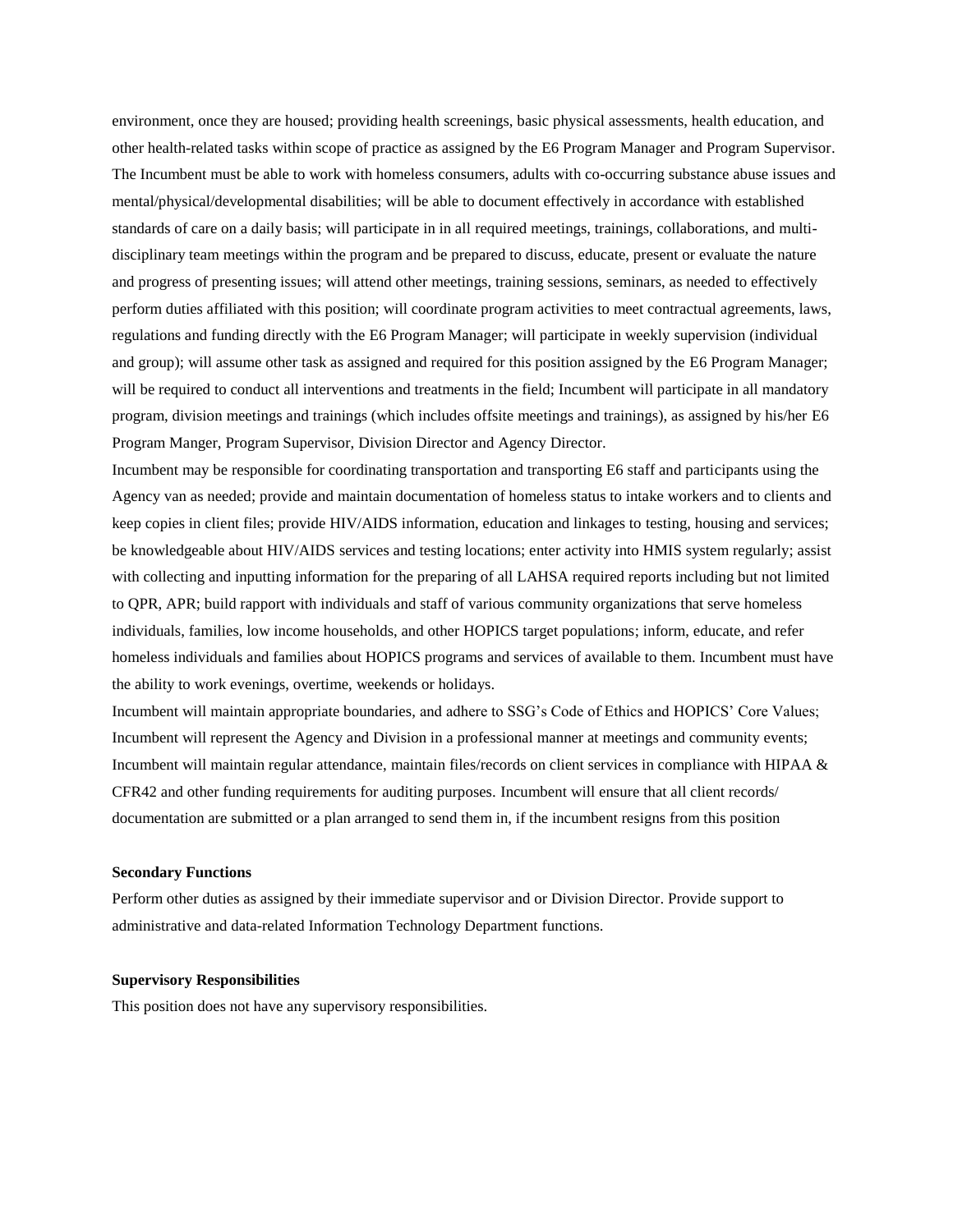#### **Minimum Qualifications - Knowledge, Skills and Abilities Required**

Completion of Nursing training from an accredited college or university in Nursing, including supervised clinical experience; must be a licensed Registered Nurse with the California Board of Registered Nursing (Active and in Good Standing) or a Licensed Vocational Nurse with the California Board of Vocational Nursing and Psychiatric Technicians (Active and in Good Standing); ability to work with clients from diverse cultural, ethnic, and socioeconomic backgrounds; ability to work with homeless clients in the field; ability to communicate effectively both written and orally with collaborative entities; neat and professional appearance; attention to detail and punctuality required; working knowledge of Microsoft Word, Excel, and Internet; experience working with homeless persons with co-occurring issues (mental/health/disabilities/substances); be able to work with co-occurring populations that present with any stand alone or combination of mental illness, health conditions and substance related concerns. You must be able to report (verbal/written) in accordance with the law all legal issues that surface (i.e. Tarasoff, child abuse, vulnerable adult abuse, danger to self/others and grave disability, etc); professional experience working within a multidisciplinary team. Be able to coordinate the submission of client documentation if unable to work; if in recovery, a minimum of three (3) years of being drug and alcohol free is required. You must be able to produce verification of Employment Eligibility and pass a Background Clearance. TB test required (not more than (3) months prior to or (7) days after Date of Hire, and renewed annually thereafter), CPR and First Aid Certification required within 30 days of employment with company, and valid Driver's License and auto insurance required. You must have knowledge of evidence based practices and be able to use them in the field.

#### **Environmental Conditions (Working Conditions)**

This position is responsible to work in any and all environments, including homeless encampments, in all areas of Service Planning Area 6. This position will require extensive interaction with homeless individuals, individuals with severe physical and mental disabilities, the possibility of individuals with infectious diseases, stray animals, moving vehicles, and other possible dangers associated with working in areas of high crime. You may be exposed to aggressive/hostile clients. Incumbent must be ready to deal with traumas which may trigger personal trauma; must work in conjunction with other collaborative staff members; communicate with many sources including courts, Department of Children and Family Services, Law Enforcement and other community agencies. Local automobile travel will be required. There is some responsibility to work in noisy environments where adults are free to talk loudly and expressively. You must be able to work effectively and produce quality work under pressure. While driving to trainings or performing other duties there may be **e**xposure to weather conditions prevalent at the time, noise, moving vehicles, high crime rate areas, odors, fumes, pollen etc.

# **Physical Requirements**

The Incumbent typically spends time sitting, standing, typing, thinking, writing, walking, driving, carrying (max. 25 lbs), listening, speaking.